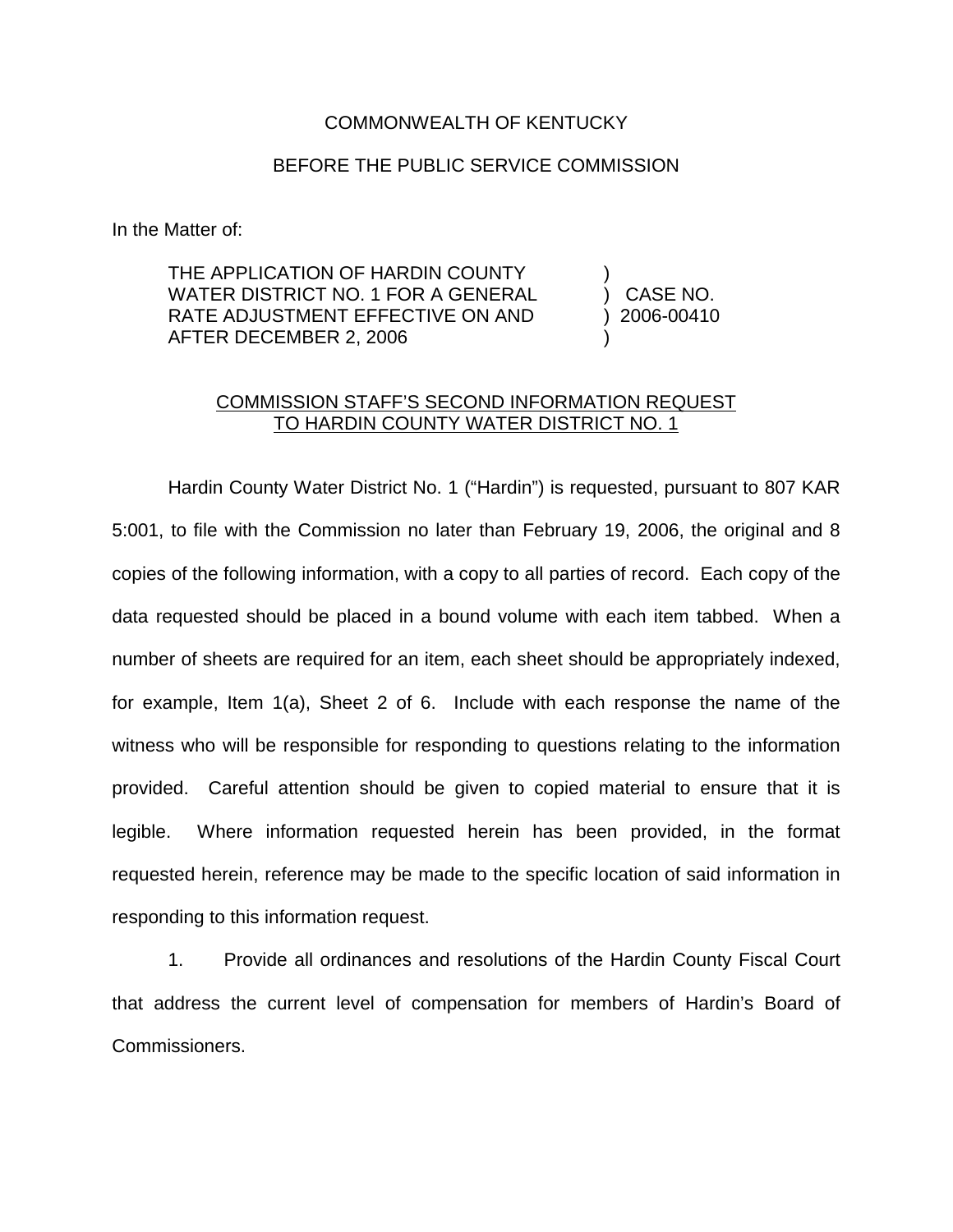2. For each attorney that Hardin employed in calendar year 2005 or currently employs, provide written evidence that the Hardin County Judge/Executive has approved his or her employment and the payment of his or her compensation from water district funds.

3. Refer to Hardin's response to Commission Staff's First Information Request, Item 3. For each construction project listed provide the following information.

a. The date construction began.

b. The estimated/actual completion date.

c. The estimated/actual completion cost.

d. The projected/actual number of customers that will be added to the system.

4. On page 5 of his Direct Testimony, Brent Tippey states that between January 1, 2006 and September 30, 2006, Hardin added 263 customers. According to Mr. Tippey if this number is annualized Hardin should have added 350 customers, which is the basis for the proposed revenue adjustment. Identify by project the number of customers listed in the response to 3(d) that are included in the 263 new customers.

5. Refer to Exhibit 3 of the Application and to Hardin's response to Commission Staff's First Information Request, Item 11, page 5. In these documents the following information is provided with regard to the 1998 Bonds. Explain the two discrepancies.

|                           | Exhibit 3 of Application | Item 11 of Response |
|---------------------------|--------------------------|---------------------|
| <b>Original Principle</b> | \$3,950,000              | \$3,200,000         |
| Type of Interest          | <b>Fixed Rate</b>        | Adjustable Rate     |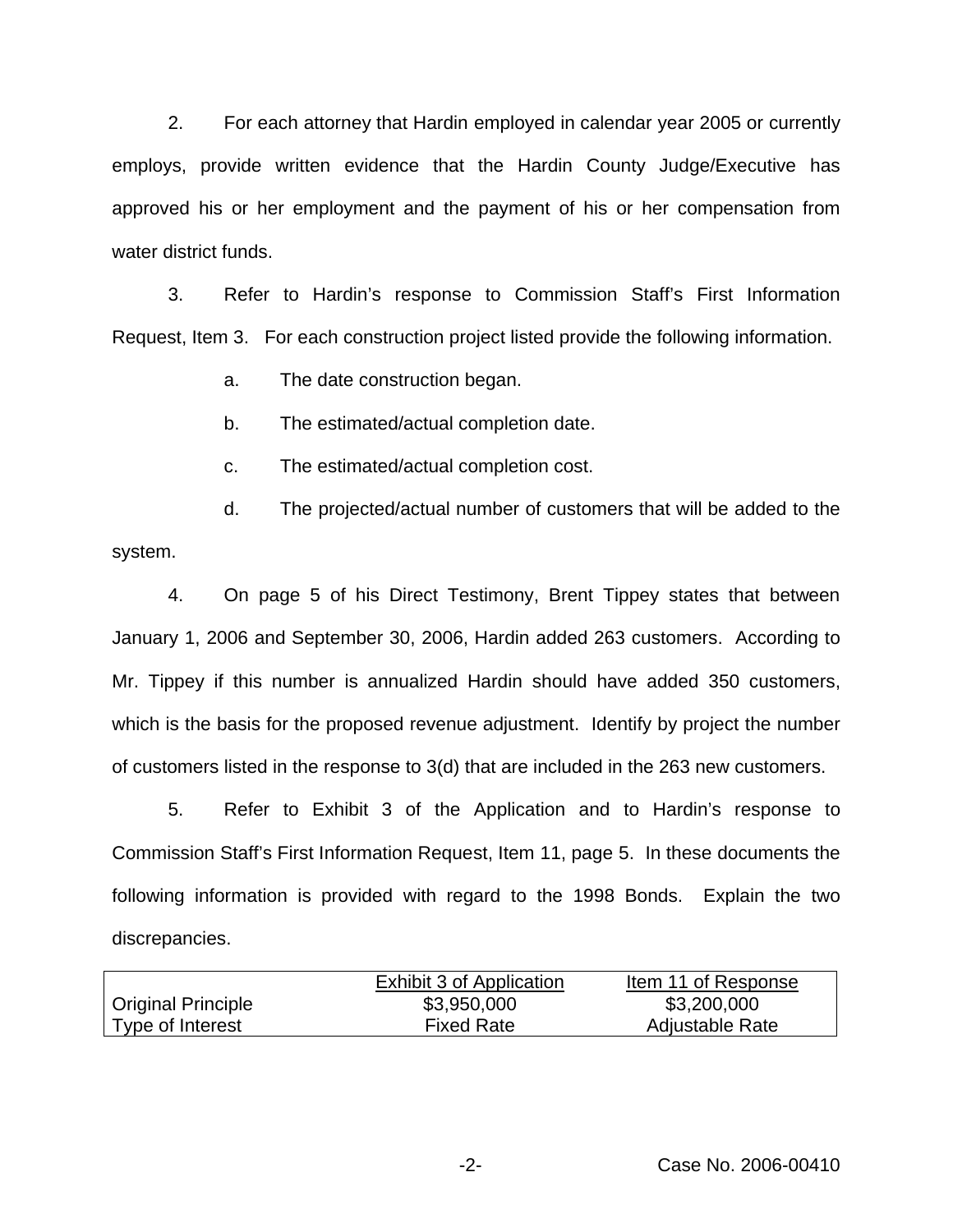6. Refer to Hardin's response to Commission Staff's First Information Request, Item 11.

a. Confirm that the information included in this response regarding the 1998 bond issue in the amount of \$3,200,000 and the 2002 bond issue in the amount of \$4,500,000 states that both of these issues are variable rate bonds secured by a letter of credit issued by The Fifth Third Bank while the 2005 bond issue in the amount of \$6,860,000 has fixed rate interest and is secured by a pledge of revenues from the system.

b. Confirm that at page 11 of the information filed with regard to the 2005 bond issue in the amount of \$6,860,000 calculates Hardin's debt coverage requirement at 120 percent exclusive of the "subordinate variable rate debt."

c. In light of (a) and (b) above state why in Exhibit 3 of the application Hardin calculates a debt service requirement that includes a 120 percent coverage for the 1998 issue and states here that this issue is a "fixed rate."

d. Confirm that the coverage requirement of the 2005 bond issue in the amount of \$6,860,000 requires a 120 percent debt coverage exclusive of an allowance for depreciation, see Item (b) of the section labeled "Parity Bonds" in the information filed with regard to the 2005 bond issue in the amount of \$6,860,000.

e. In light of (d) above state why it is appropriate and necessary for Hardin to calculate its revenue requirements using the debt coverage inclusive of depreciation expense as done at page 1 of Exhibit 11of the application.

7. Refer to Hardin's response to Commission Staff's First Information Request, Item 11 pages 2 through 4.

-3- Case No. 2006-00410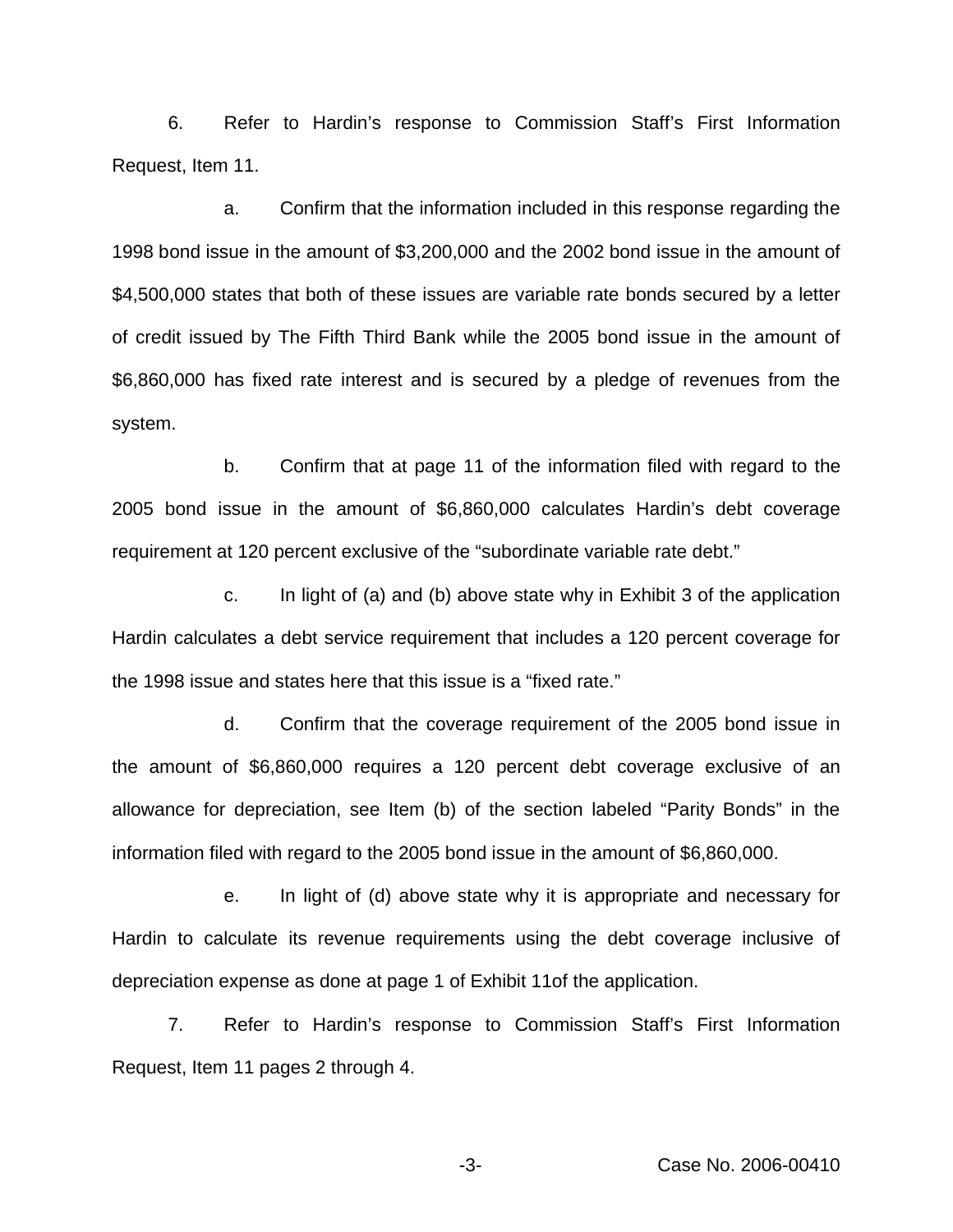a. Provide independent supporting documentation for all the scheduled principal and interest payments listed for the 1998 and 2002 bonds.

b. Provide a copy of the cancelled checks used to make the principal and interest payments due September 1, 2006, for the 1998, 2002, and 2005 bond issues in the amounts of \$415,000 and \$60,493.75; \$100,000 and \$10,452; \$65,000 and \$141,488, respectively.

8. Refer to the Application, Exhibit 2, page 13. The 1998 bond balance as of December 31, 2005, is stated at \$2,960,000.

a. State the original amount of this issue.

b. State what portions of the original amount were used for refunding of the 1989 and 1992 bonds, the new service center, and the Fort Knox Interconnect project as mentioned in the last note on that page.

c. Does Hardin perform any functions with regard to its Fort Knox waste water or storm water operations at the new service center?

d. If yes to 8(c), state those functions and explain why there was no allocation of the annual debt service from the water division to the sewer at Exhibit 3 of the Application.

9. Refer to Exhibit 2 of the Application, pages 8 and 9. Do the columns labeled as "Sewer" on these pages reflect the entire operations of Hardin's Fort Knox waste water and storm water systems?

10. a. Review of the general ledger provided in Hardin's response to Item 4 of Commission Staff's First Information Request, shows Contractual Operations Expense of \$894,276.98. Confirm that this is the total amount paid to Veolia Water

-4- Case No. 2006-00410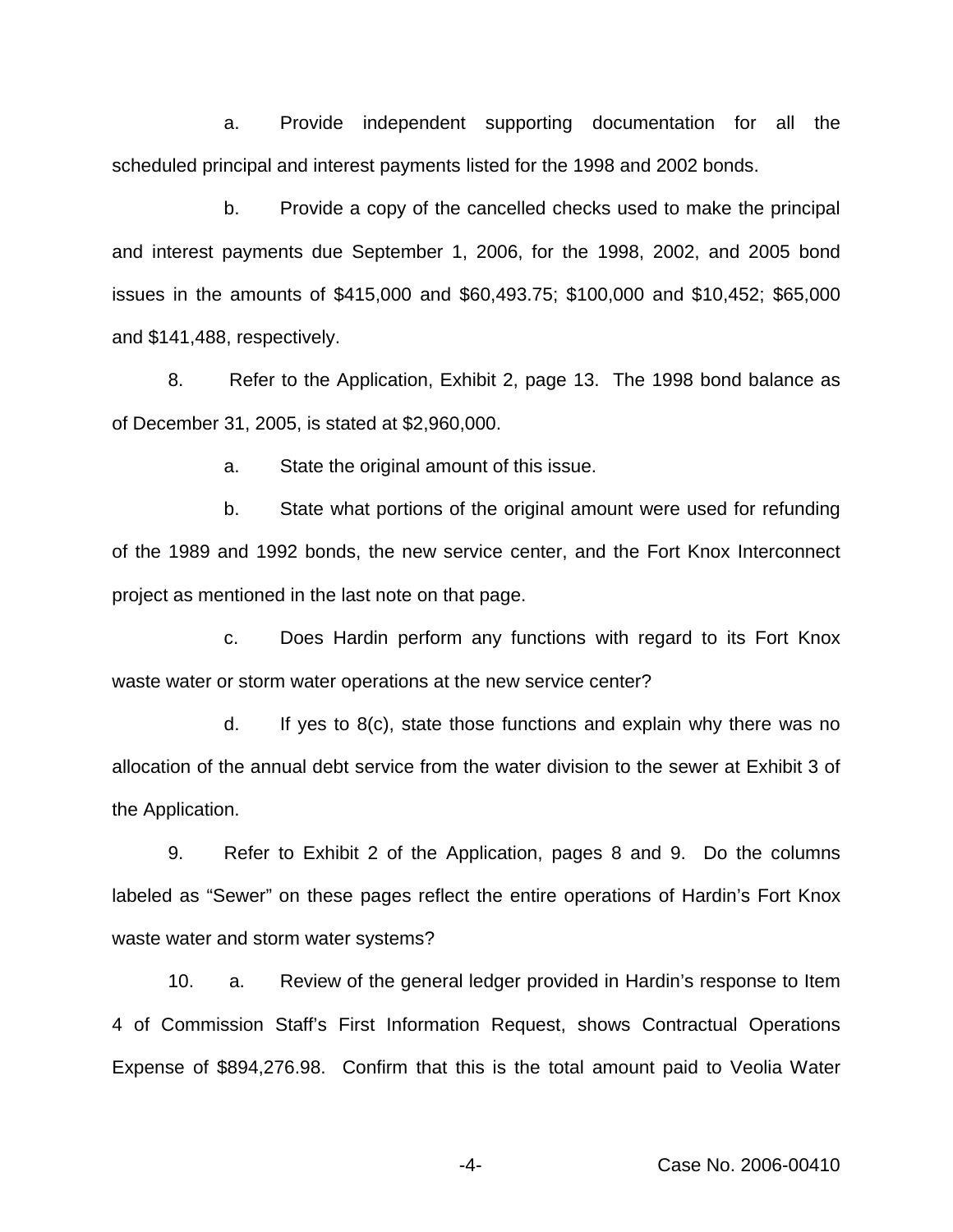North America – South, LLC ("Veolia") for execution of its contract to operate the Fort Knox waste water and storm water systems during 2005 except for the capitalized portion of \$11,981 as noted in the audit report.

b. Refer to Note H on page 16 of Exhibit 2 of the Application. Confirm as it states here that the annual fee to be paid to Veolia for its operations contract in the first three years is \$1,678,658.

c. State the date Veolia's contract became effective.

d. State the date that Hardin took over operations of the Fort Knox waste water and storm water systems.

e. If Hardin took over the Fort Knox operations prior to the effective date of its contract with Veolia, describe how Hardin managed Fort Knox's operations.

11. Refer to the general ledger provided in response to Item 4 of Commission Staff's First Information Request.

a. During the test year Hardin accrued revenue to accounts 10.00.4740000 – Sewer Revenue Income – Monthly Contract and 10.00.4740101 – Sewer Storm Water Monthly Contract in the amounts of \$177,105.06 and \$7,102.43, respectively. State the nature of this contracted revenue.

b. What services are provided in return for this revenue?

c. This revenue was being accrued at the beginning of the test year which implies that it is independent of Hardin's take-over of the Fort Knox sewer systems at mid test year. Will this revenue continue into the future even though Hardin has now taken over operation and owns the Fort Knox waste water systems? Explain.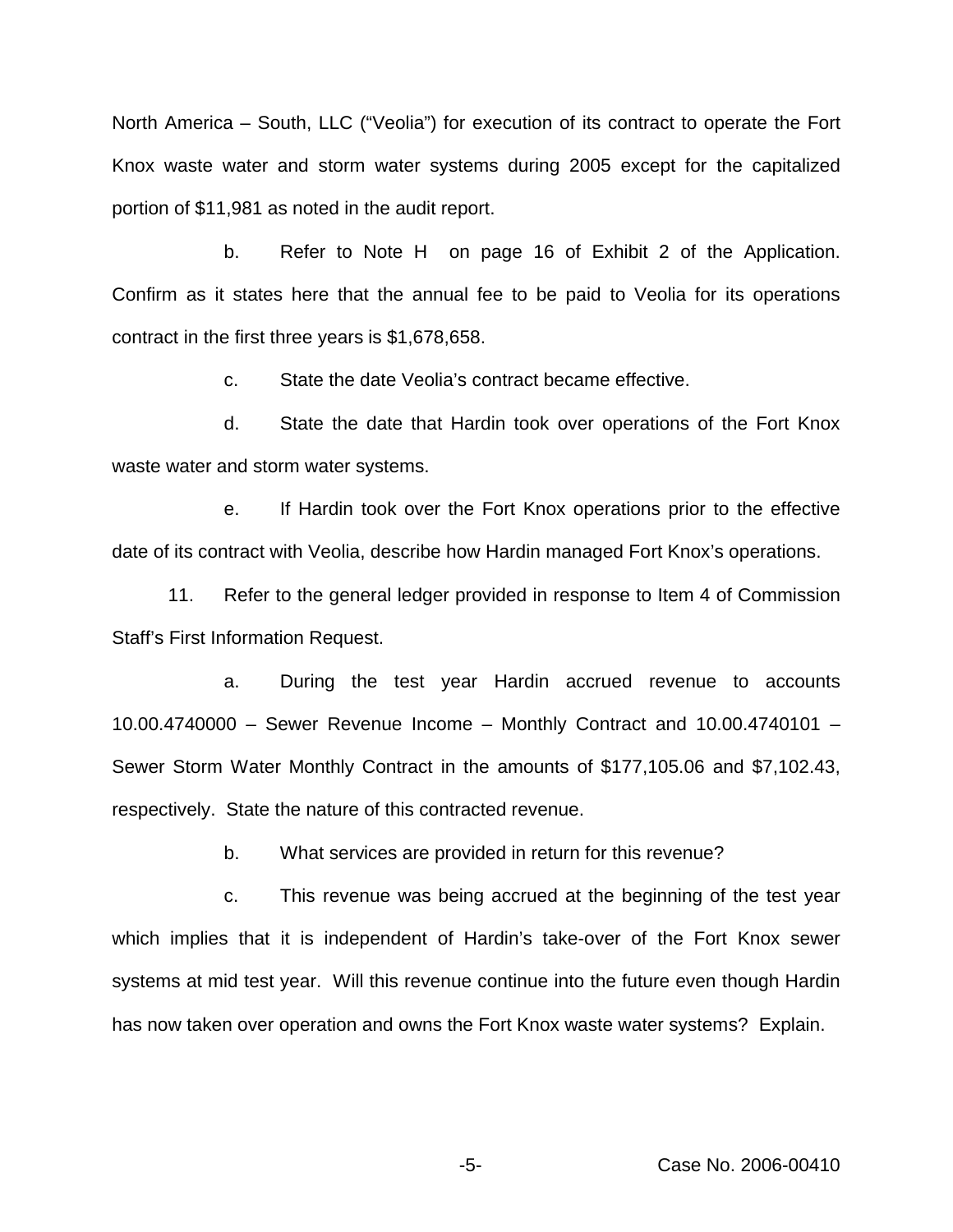d. The test year balances reflect 11 months of revenue. Should they reflect 12 months?

e. How is this revenue different from the test year revenue collected pursuant to Hardin's take-over of Fort Knox's waste water systems and accrued to accounts 20.00.5210400 – Fort Knox Sanitary Sewer Revenue and 20.00.5210500 - Fort Knox Storm Water Revenue in the amounts of \$1,281,954 and \$202,864, respectively.

12. Refer to Exhibit 2 of the Application, page 9.

a. Operating Income from sewer operations is stated at \$303,061. This amount reflects only the last six months of the test year as Hardin's purchase of the Fort Knox sewer assets occurred in the middle of the year. Is there anything included in this reporting period for Hardin's sewer operations that would make it inappropriate to double the reported test year amount to determine normalized test year operating income to be \$606,122 in the pro forma.

b. As Hardin's Fort Knox storm water operations are not regulated and provided a portion of the test year operating income of \$303,061, state why Hardin did not allocate a portion of the operating income attributable to the storm water operations to its water division when determining revenue requirements in this case. Absent such allocation state the benefits accruing to Hardin's water customers in return for assuming the risk of ownership of these storm water assets.

c. State the nature of the government contribution in the amount of \$15,197,541.

d. Describe how Hardin is to use this contribution.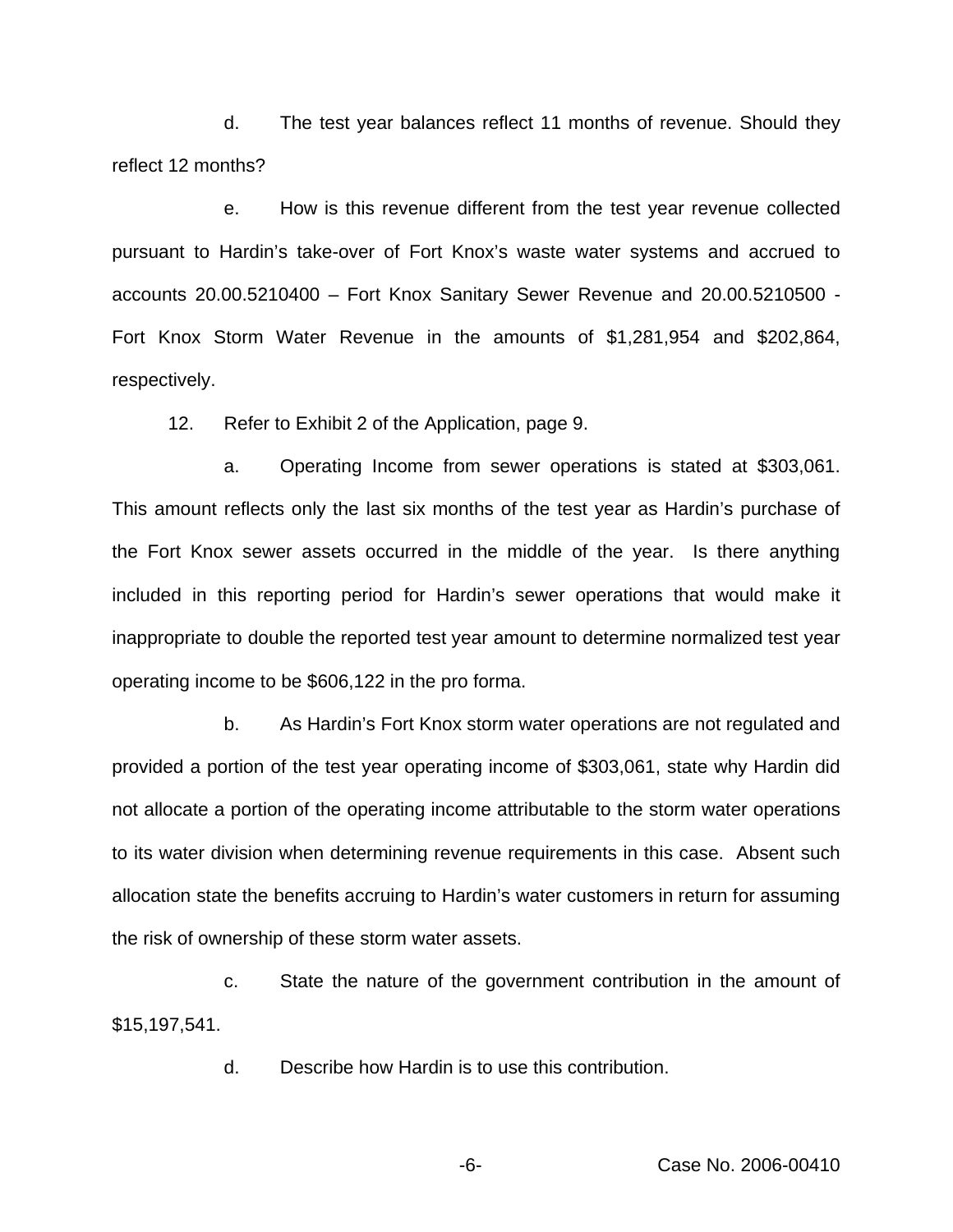13. Refer to the Application, Exhibit 14, page 2.

a. Provide all workpapers supporting the assets disposed of during 2005 equaling \$133,144.

b. Explain the "adjustment for additional depreciation per schedule" of \$73,913. Is it simply to bring the estimated monthly entries to the depreciation expense account for the test year that total \$510,400 up to the actual expense calculated on the plant schedule of \$584,313?

c. Provide all workpapers supporting the adjustment for prior period errors of \$172,105.

14. Refer to the Application, Exhibit 14. State the process and procedures used to determine the estimated useful lives of all asset categories included therein.

15. Refer to the Application, Exhibit 14, pages 10 and 11. For each entry to Transmission and Distribution Mains that is depreciated over an estimated useful life other than 50 years, explain how the estimated useful life was chosen, why it is shorter than the lives of the other mains, and state why the life is appropriate.

16. Refer to the Application, Exhibit 14, page 13. Explain why the estimated useful lives of hydrants is 40 years for those placed into service during the test year but 50 years for all previously installed hydrants.

17. Refer to the Application, Exhibit 14, pages 9 through 14.

a. Identify all assets listed that have been allocated pursuant to item (e), Depreciation of Fixed Assets, as stated on page 6 of item 2 filed in response to the Commission Staff's First Information Request.

-7- Case No. 2006-00410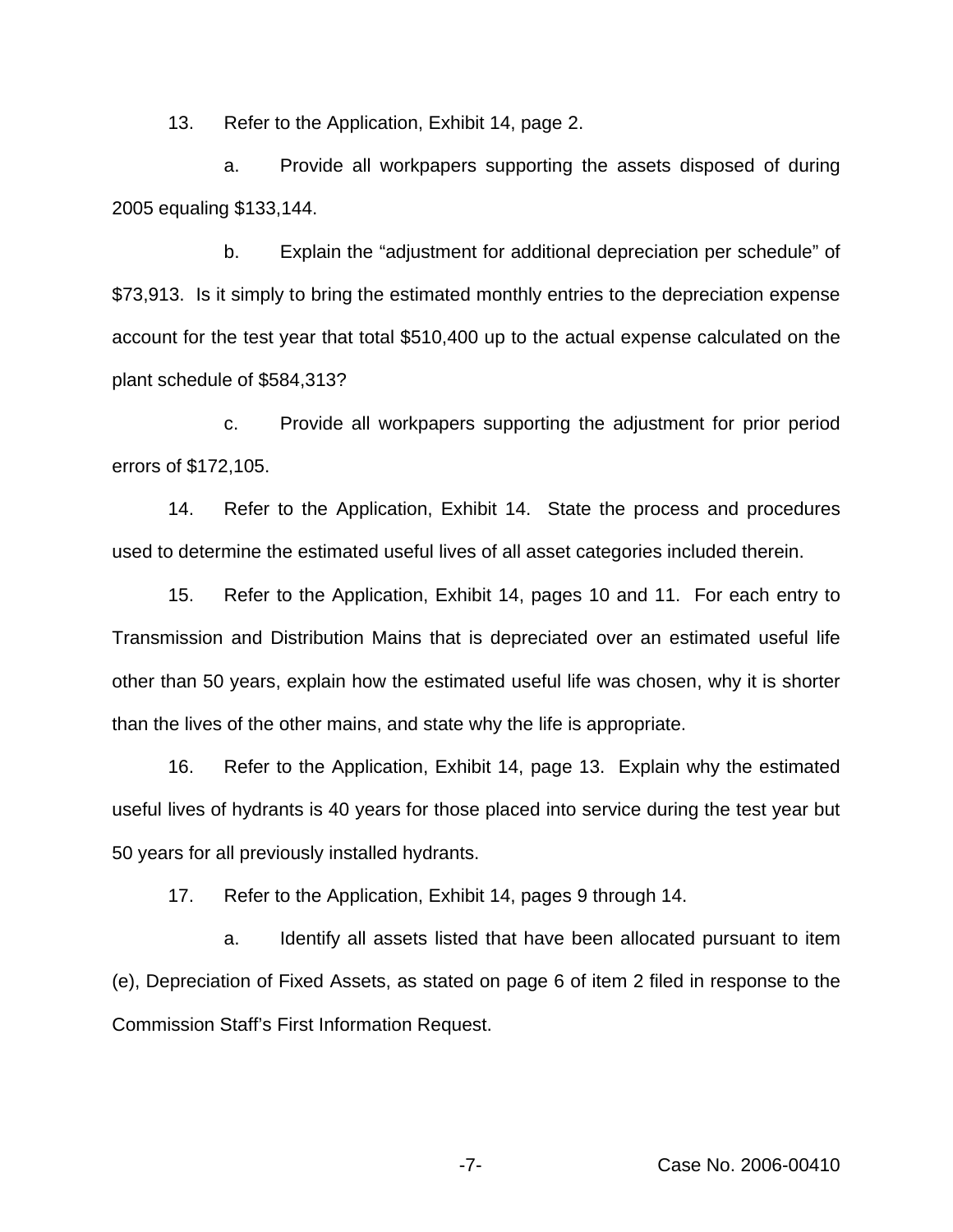b. For each asset listed in response to Item (a) above, provide the method and basis for allocation.

c. Confirm that all assets listed on these pages not identified in response to Item (a) above are used for the sole purpose of furnishing water to Hardin's water customers and are not used for Hardin's processing of waste water or storm water.

18. Refer to the Application, Exhibit 8, page 3.

a. Provide the most current vendor invoices for dental and vision insurance. Each invoice shall list all employees individually. If the listing identifies employees by a code number, provide the name for each number.

b. Provide the invoices supporting the dental payments of \$3,368.

c. With regard to the dental administration fee. Who is it paid to and state what is received in return for this payment.

d. Confirm that there are no expenditures reflected in the test year general ledger related to dental and vision insurance. If there are, state them here including the amounts and account numbers.

e. Is the "HRA" fee a new charge that was not paid during the test year?

19. Provide the most recent vendor invoice for health insurance. The invoice shall list employees individually by name and state clearly the type of coverage provided.

20. Refer to Hardin's response to Item 8 of the Commission Staff's First Information Request. For each employee listed state separately: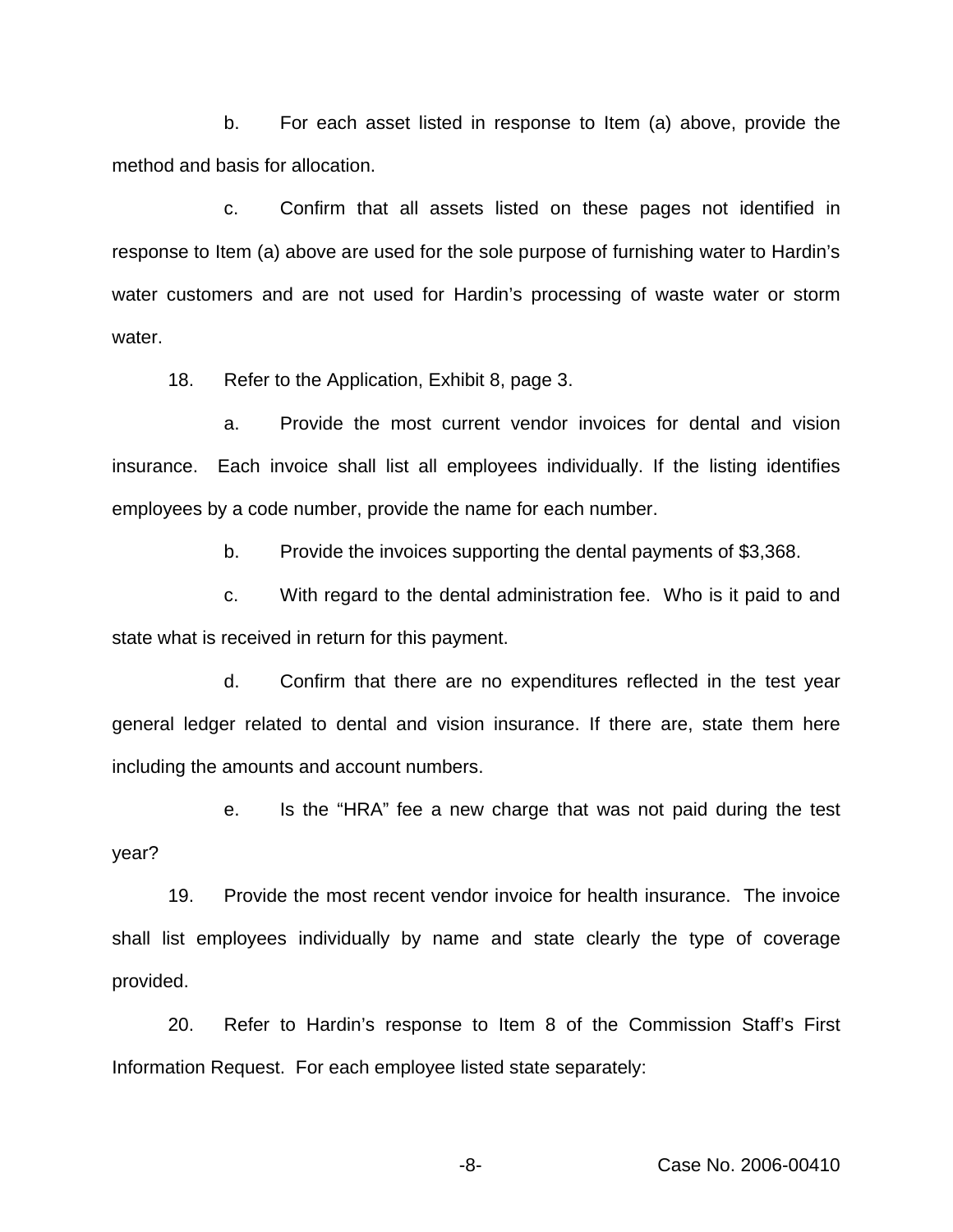a. Test year regular time worked in hours.

b. Test year over-time worked in hours.

c. The number of hours spent reading meters.

d. The number of hours spent installing new meters.

e. The number of hours spent installing new lines.

f. The number of hours spent working on other capital projects, identify the projects.

g. The number of hours spent working for the Fort Knox waste water and storm water divisions.

h. Whether or not the employee is still employed by Hardin. If not, state whether the employee has been replaced.

i. For those employees that have wages capitalized does Hardin also capitalize a proportionate amount of those employee's payroll overhead costs, i.e., FICA taxes, health insurance, etc.?

j. What does the column labeled as "Monthly Flex Spending" represent?

21. Refer to the Exhibit 8 of the Application, page 7. Hardin states that it was informed by "CERS/KY Retirement Systems" that employer retirement contribution was increasing from 10.98 percent to 13.19 percent. Provide a copy of the letter from the Kentucky Retirement Systems that states the employer retirement contribution rate that will be effective in 2006.

22. Refer to Application, Exhibit 8, page 6.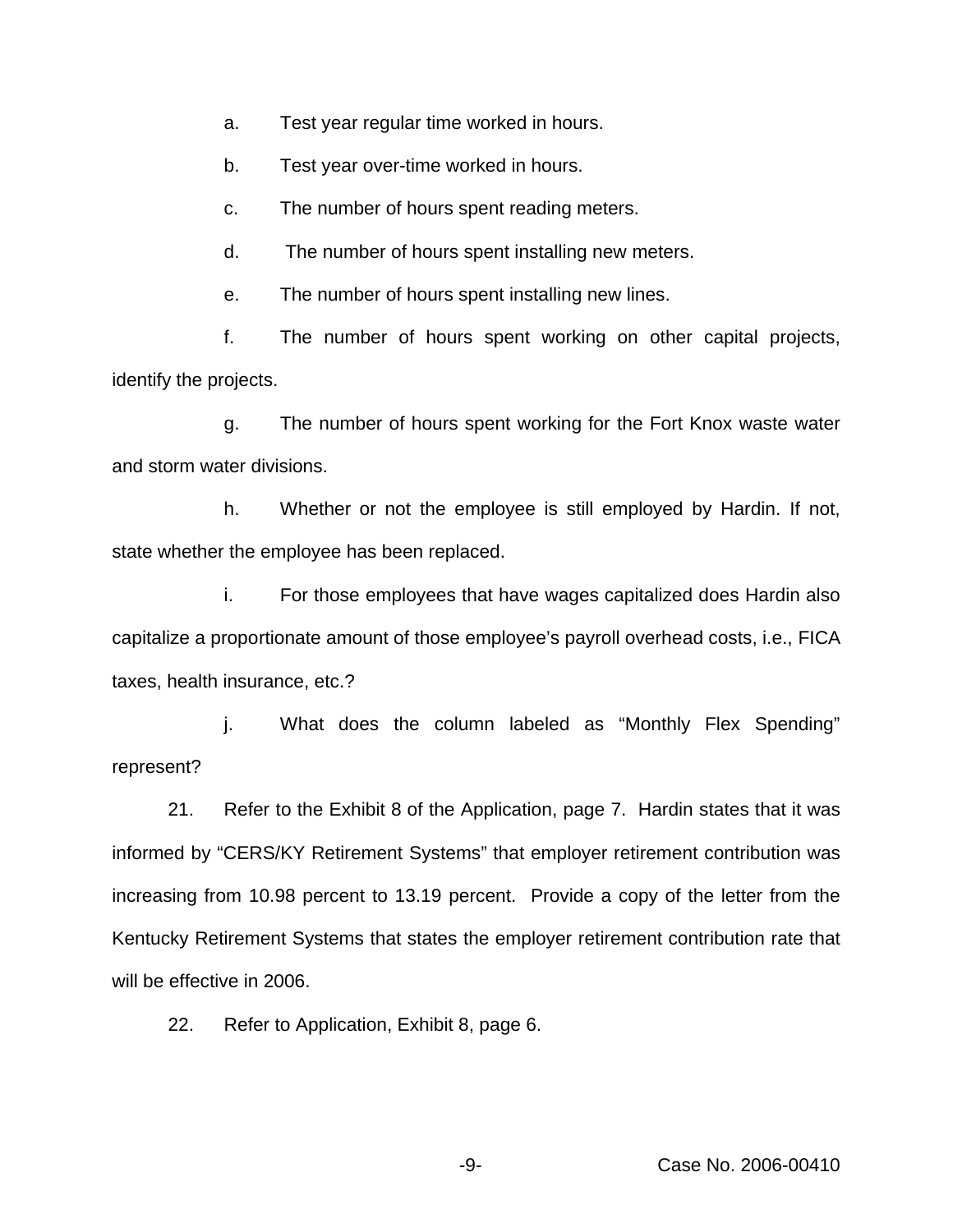a. Is it anticipated that either of these employees will do work for Hardin's Fort Knox sewer division?

b. If yes to (a) state the percentage of time anticipated.

c. Has the administrative clerk position been filled?

d. If the response to 21(c) is yes, provide the date the position was filed, the actual hourly pay rate and a breakdown of the monthly employee benefits.

e. If the response to 21(c) is no, state the status of this hire.

f. Explain why the monthly health insurance for the new accountant is listed as \$333, but the monthly employee health insurance filed in response to Item 8 of the Commission Staff's First Information Request is shown as \$295.

23. Refer to the Application, Exhibit 8, page 1.

a. Explain the reasonableness of adding the entire rate case amortization expense of \$7,485 related to the application filed in the case at bar when combined with the test year amount of \$1,958 the annual recovery is \$9,443. Consider that the test year amount appears to represent full amortization of all previous unamortized balances making the test year amount non-recurring.

b. Provide all workpapers showing the calculation of the \$69,396 adjustment labeled "Addition of Full Year Sewer Mgmt Reimbursement."

24. Refer to the Application, Exhibit 19, page 1.

a. Note 1 refers to (Schedule C). To what Schedule C is this in reference?

b. Explain why pumping costs are calculated using pumping costs at Fort Knox of \$4,482.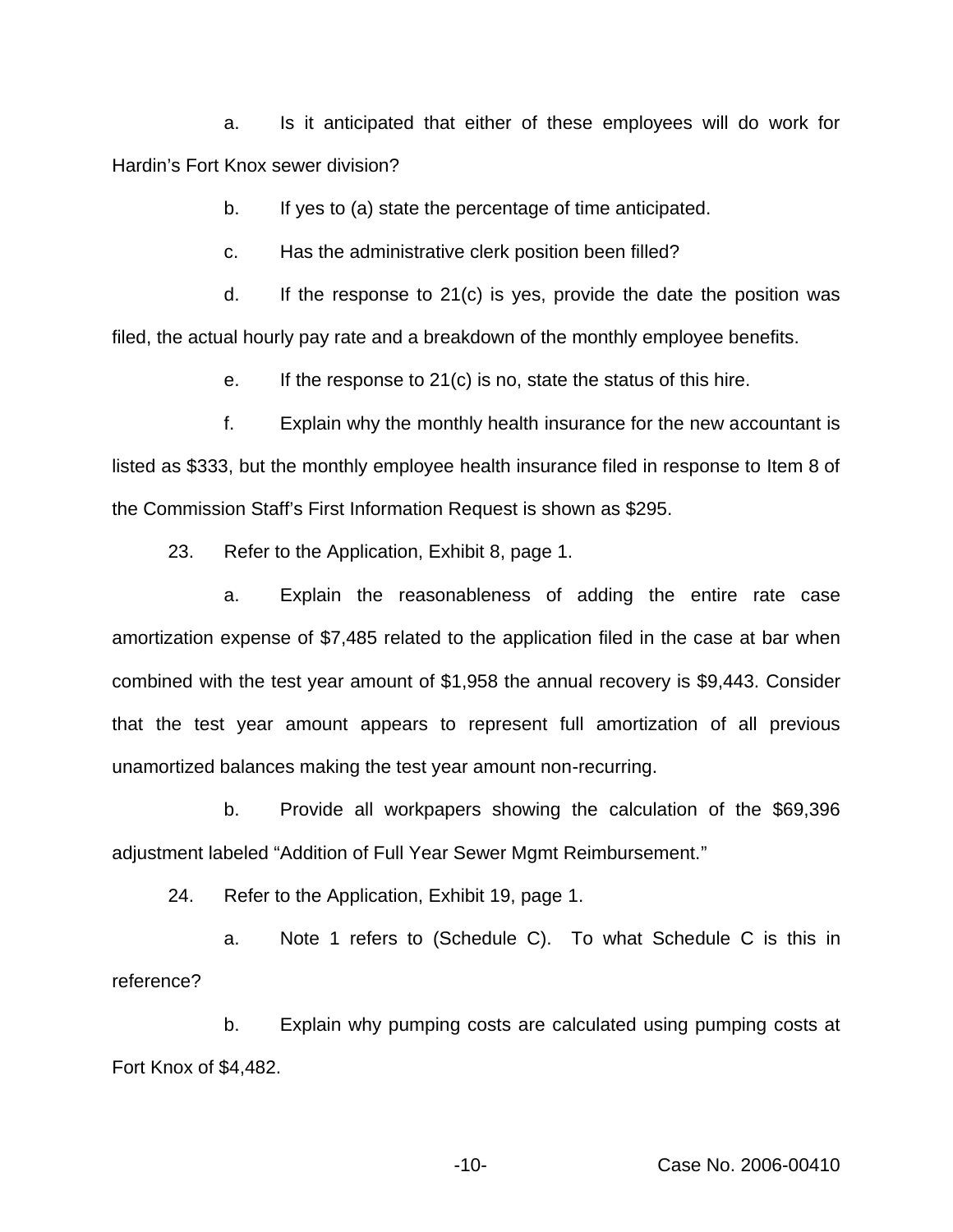c. Provide support for the pumping costs of \$4,482.

d. Show the calculation of the increase flow of 22,638,000 gallons.

e. It appears this exhibit suggests that pumping costs for the entire test year number of customers was \$4,482 while the addition of 350 customers will increase this amount by \$4,528. Explain.

25. State the number of new services installed during the test year.

26. Provide copies of Hardin's test year water loss reports.

27. Refer to the general ledger provided in response to Item 4 of the Commission Staff's First Information Request, Account No. 20.00.7750000. Provide all workpapers and supporting documentation used to calculate the \$26,032 entry for "Water Personnel Cost for Se."

28. Refer to the general ledger provided in response to Item 4 of the Commission Staff's First Information Request, Account No. 10.19.6427030. Provide the basis for capitalizing \$30,083 of fixed rate long-term debt interest.

29. Refer to the general ledger provided in response to Item 4 of the Commission Staff's First Information Request, Account No. 10.14.6500000. Provide all workpapers and supporting documentation for the \$37,284 entry for "Capitalize Labor, Equipment Fo."

30. Refer to the general ledger provided in response to Item 4 of the Commission Staff's First Information Request, Account No. 10.14.6200200. Provide all workpapers and supporting documentation for the \$67,028 entry for "Capitalize Labor, Equipment Fo."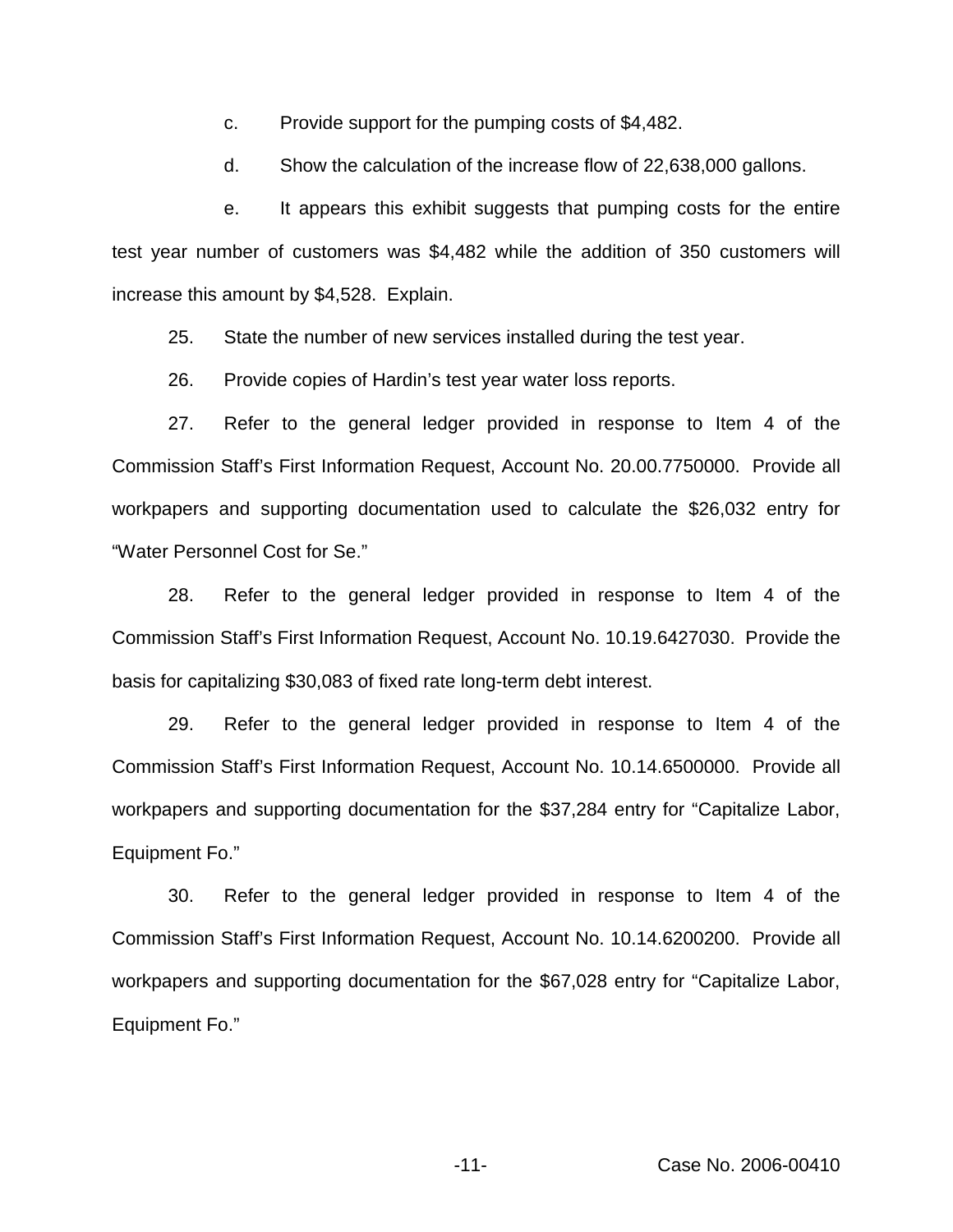31. Refer to the general ledger provided in response to Item 4 of the Commission Staff's First Information Request. What do the accounts titled OASDI represent?

32. Refer to Application, Exhibit 6, Comparison of Present and Proposed Rates. The table of Private Fire Line/Hydrant Charge lists two charges associated to a 6" line size. Are there two charges for a 6" line size or is this a typographical error?

33. Refer to Application, Exhibit 16, Section 1, Background/2005 Utility Data, page 11, Addition of New 2006 Customers Revenue. The Commission has maintained that known and measurable additions to the customer number and associated revenue may be acceptable in certain circumstances however, increasing customer numbers and associated revenue through estimations of customer growth has not been allowed.<sup>1</sup> Do you wish to adjust customer revenue using Year End 2006 customer numbers and the associated revenue? Provide all workpapers, calculations and assumptions used to determine this information.

34. a. Refer to Application, provide all schedules in Exhibit 16, Appendix C, Cost of Service Calculations on a computer disk in Microsoft® Excel 97 format with all formulas and links in proper working order.

b. Additionally, provide the Billing Analysis, on a computer disk in Microsoft® Excel 97 format with all formulas and links in proper working order.

Case No. 2002-00105, Application of Northern Kentucky Water District for (A) an Adjustment of Rates; (B) a Certificate of Public Convenience and Necessity for Improvements to Water Facilities if Necessary; and (C) Issuance of Bonds (Ky. PSC June 25, 2003).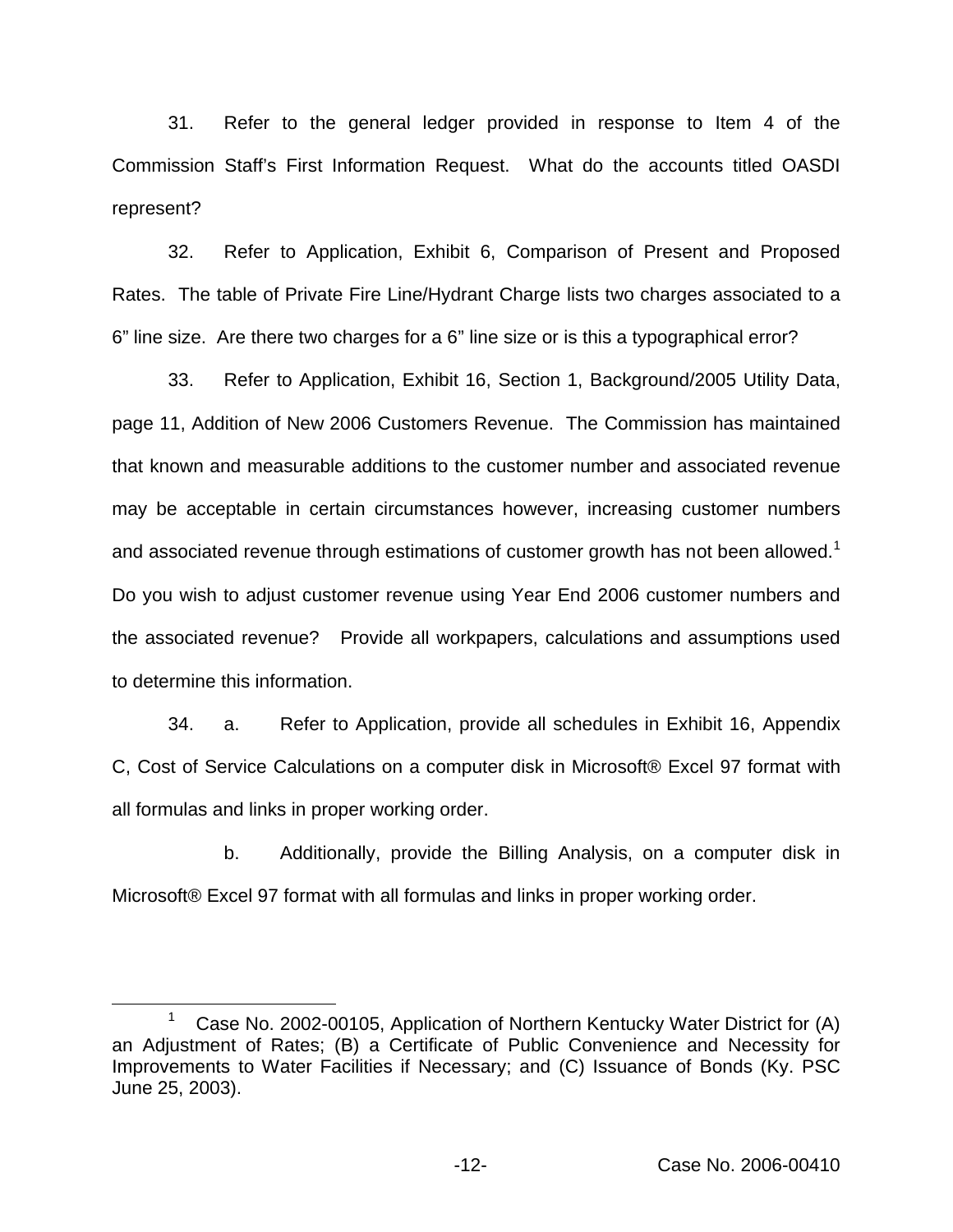35. Refer to Application, Exhibit 16, Schedule B, Transmission and Distribution Expense and Amortization and Depreciation Expense, Wholesale Customer allocation. You have allocated \$49,282 Transmission and Distribution Expense and \$144,780 Amortization and Depreciation Expense to the Wholesale Customer Classification, is any part of this allocation attributable to distribution mains of the system?

36. Refer to Application, Exhibit 16, Schedule B, Item B9 of page 69 you stated that the, "Allocation factors are based on the inch-miles calculations provided in Appendix \_\_." What is the appendix you are referencing in this statement as the Appendix reference has been left blank?

37. Provide a copy of the vendor invoices supporting the following payments as taken from Hardin's check register. Also, supply the voucher for each invoice showing the accounts to which each invoice was charged.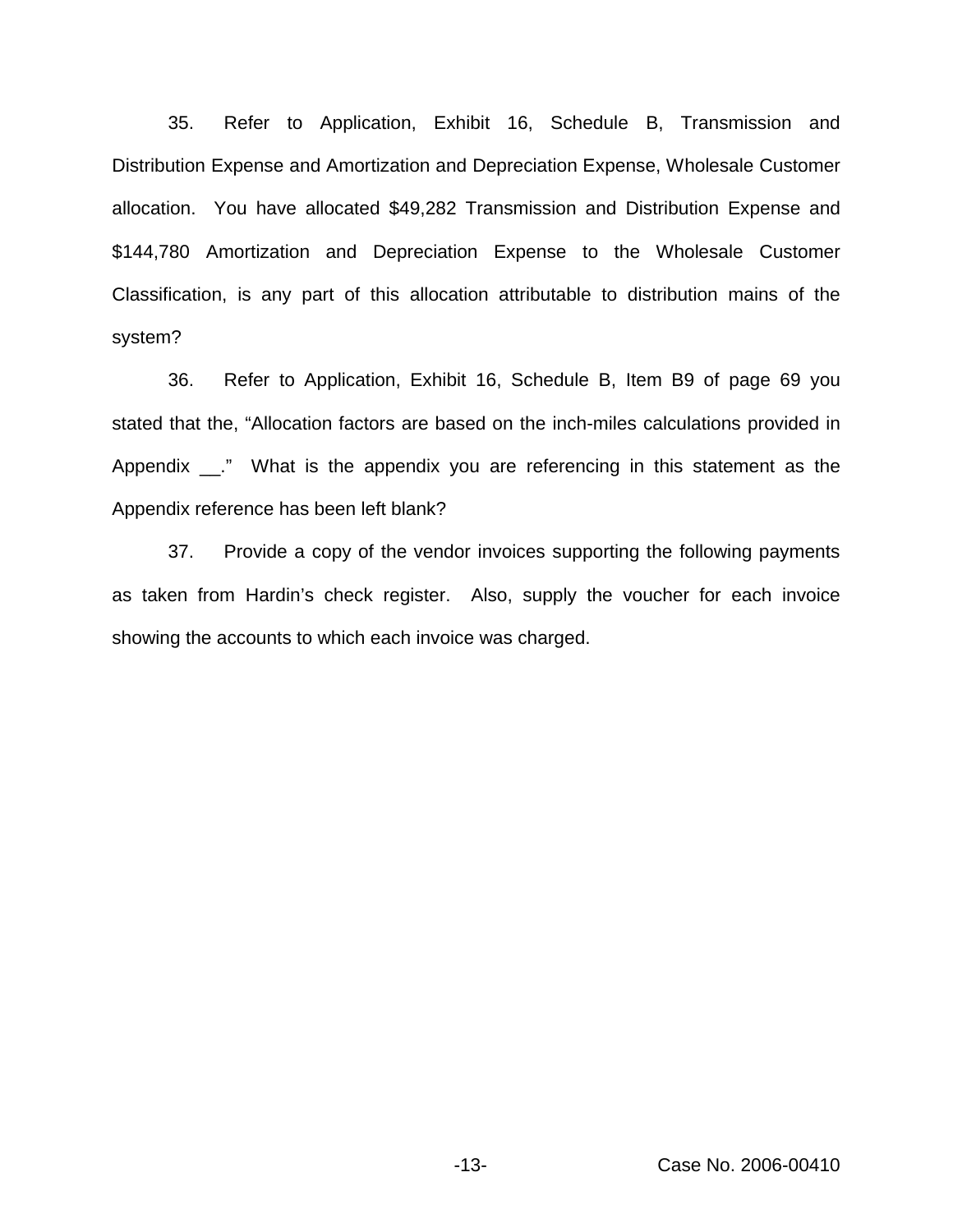| Check Number Vendor | Amount |
|---------------------|--------|
|                     |        |

| 71570 Grassy Knoll, Inc.                  | 558.00     |
|-------------------------------------------|------------|
| 71571 Harris                              | 7,632.00   |
| 71575 Peterson Truck Center               | 54,769.00  |
| 71577 Radcliff Rotary Club                | 35.00      |
| 71649 James D. Or Theresa K. Reed         | 50.00      |
| 71656 Tim Davis and Associates            | 2,335.72   |
| 71657 Tim Davis and Associates            | 2,233.14   |
| 71659 Grassy Knoll, Inc.                  | 2,148.10   |
| 71695 Beckmar                             | 1,680.00   |
| 71698 CI Thormburg                        | 5,864.72   |
| 71699 Dataimage                           | 1,960.00   |
| 71705 Holt Equipment Co.                  | 587.70     |
| 71706 Horizon Inspection Services         | 738.25     |
| 71709 Martin & Associates                 | 5,935.00   |
| 71710 Myers Concrete Products             | 2,850.00   |
| 71711 Nalco Chemical Co.                  | 16,270.80  |
| 71714 Quest Engineers, Inc.               | 1,000.00   |
| 71715 Radcliff Community Leadership       | 500.00     |
| 71716 Reynolds, Inc.                      | 2,137.57   |
| 71717 Sunguard                            | 11,422.28  |
| 71725 Hunt Tractor                        | 57,581.00  |
| 71793 High Tide Technologies              | 270.00     |
| 71797 Martin & Associates                 | 8,499.07   |
| 71798 Quest Engineers, Inc.               | 5,322.24   |
| 71800 Sungard                             | 1,838.60   |
| 71821 Jeff Jones Chevrolet                | 14,141.00  |
| 71822 Kentucky Retirement Systems         | 10,041.11  |
| 71825 Metro United Way of Central KY      | 142.50     |
| 71826 PNC Advisors Retirement             | 9,982.97   |
| 71830 Tim Davis and Associates            | 2,239.44   |
| 71871 Kenney, Inc.                        | 496,466.51 |
| 71873 Kentucky Glass Lined Tank           | 17,676.00  |
| 71875 Phillips Brothers Construction, LLC | 668,084.49 |
| 71882 Dataimage                           | 3,177.18   |
| 71925 Metro United Way of Central KY      | 142.50     |
| 71963 Jim Bruce                           | 73.00      |
| 71967 CI Thormburg                        | 6,840.00   |
| 71969 Engineering Design Group            | 1,732.50   |
| 71971 Fifth Third Bank                    | 3,658.55   |
| 71976 Hughes Supply, Inc                  | 11,182.07  |
| 71977 JP Morgan Securities, Inc.          | 828.33     |
| 71983 T&W Office Products                 | 4,345.00   |
| 71990 Breckinridge County Court Clerk     | 60.00      |
| 71995 Kim Burns                           | 966.94     |
| 72000 Humana Health Plan, Inc.            | 701.47     |
| 72013 Tim Davis and Associates            | 2,233.14   |
| 72014 Tim Davis and Associates            | 2,473.44   |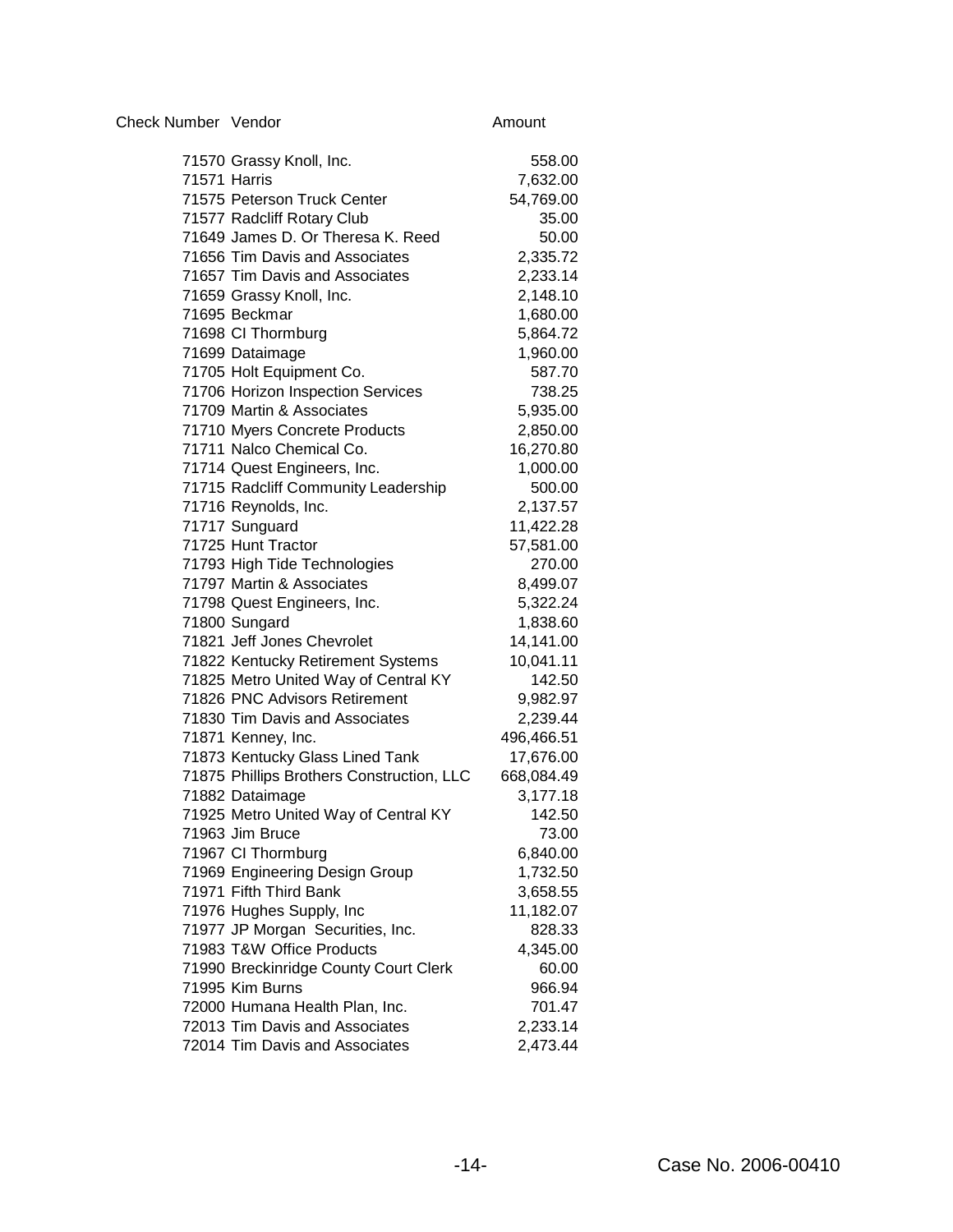| Check Number Vendor | Amount |
|---------------------|--------|
|                     |        |

| 72017 Kenney, Inc.                        | 125,985.62 |
|-------------------------------------------|------------|
| 72018 Kentucky Glass Lined Tank           | 2,493.00   |
| 72019 SJ Cox Enterprises, Inc.            | 26,288.58  |
| 72051 MTS Swope Motors                    | 19,714.10  |
| 72052 Chris Cecil                         | 171.31     |
| 72055 Phillips Brothers Construction, LLC | 142,262.57 |
| 72058 Grassy Knoll, Inc.                  | 2,960.32   |
| 72085 Fifth Third Bank                    | 39,796.66  |
| 72092 Carlton Satellite Systems           | 135.00     |
| 72094 Corvin's Carpet                     | 1,128.57   |
| 72100 Gemini Group, LLC                   | 2,205.00   |
| 72101 Hach                                | 5,312.50   |
| 72106 Kentucky Classified Network         | 768.65     |
| 72108 Martin & Associates                 | 1,081.00   |
| 72110 Nalco Chemical Co.                  | 12,524.40  |
| 72116 USA Bluebook                        | 2,505.08   |
| 72118 Waterworks Supplies                 | 8,010.19   |
| 72124 Metro United Way of Central KY      | 132.00     |
| 72140 PNC Advisors Retirement             | 23,318.22  |
| 72141 Radcliff Rotary Club                | 35.00      |
| 72185 Douglas Kasey                       | 2,536.00   |
| 72186 Kenney, Inc.                        | 80,178.70  |
| 72187 Kentucky Glass Lined Tank           | 7,380.00   |
| 72188 Phillips Brothers Construction, LLC | 338,703.04 |
| 72189 SJ Cox Enterprises, Inc.            | 28,298.45  |
| 72191 Basham Lumber C.                    | 1,896.80   |
| 72197 Hayes Pipe Supply, Inc.             | 1,402.85   |
| 72204 Quest Engineers, Inc.               | 420.00     |
| 72205 Radio Communications Systems        | 2,475.00   |
| 72247 Meredith & Son                      | 8,486.62   |
| 72257 Swope Motors                        | 772.08     |
| 72299 Lincoln Trail Regional              | 4,500.00   |
| 72307 Fifth Third Bank                    | 12,226.91  |
| 72313 Gemini Group, LLC                   | 2,501.60   |
| 72316 Jacobi Sales                        | 224.38     |
| 72319 Moody's Investors Service           | 500.00     |
| 72322 Waterworks Supplies                 | 14,792.00  |
| 72333 Kenney, Inc.                        | 119,240.11 |
| 72334 Kentucky Glass Lined Tank           | 61,056.00  |
| 72336 Phillips Brothers Construction, LLC | 145,695.72 |
| 72337 Quest Engineers, Inc.               | 234,221.14 |
| 72339 SJ Cox Enterprises, Inc.            | 10,392.97  |
| 72386 Kim Burns                           | 1,402.70   |
| 72388 Elizabethtown Radiology             | 14.40      |
| 72396 Engineering Design Group            | 735.00     |
| 72400 Hayes Pipe Supply, Inc.             | 5,827.61   |
| 72403 Skeeters, Bennett and Wilson        | 7,400.92   |
| 72405 Waterworks Supplies                 | 12,366.84  |
| 72415 The City of Radcliff                | 6,390.00   |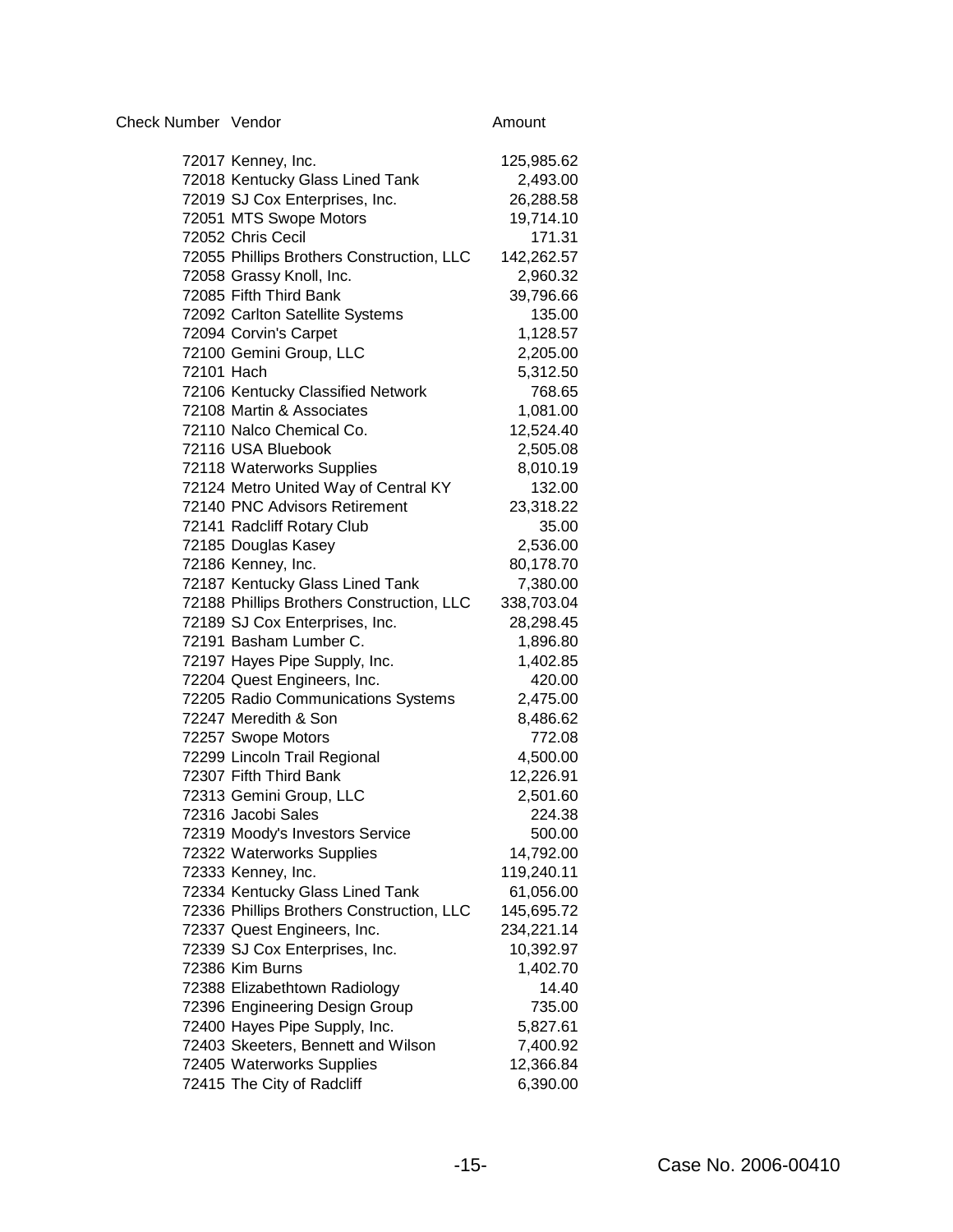72445 Colonial 329.32 72470 B&W Metals 4,221.99 72472 Bart's Lawn Service 8,132.80 72480 Hartford Fire Insurance 2,508.00 72481 Hayes Pipe Supply, Inc. 12,065.16 72486 JP Morgan Securities, Inc. 631.78 72487 Kenney, Inc. 112,259.86 72489 Kentucky Glass Lined Tank 125,213.04 72493 Phillips Brothers Construction, LLC 114,545.03 72494 Quest Engineers, Inc. 9,707.42 72498 Skeeters, Bennett and Wilson 4,964.00 72499 Spatial Data Integrations, Inc. 2,800.00 72502 Waterworks Supplies 5,397.41 72503 Wemhoener Water Works 2,917.34 72560 High Tide Technologies 1,320.24 72592 Harris Computer Systems 450.00 72637 Hardin Memorial Hospital 1,000.24 72661 Bart's Lawn Service 7,053.10 72676 Quest Engineers, Inc. 1,425.00 72679 Southern Backhoe, Inc. 9,950.00 72681 Waterworks Supplies 217,434.87 72693 Kenney, Inc. 117,217.08 72694 Kentucky Glass Lined Tank 124,938.37 72695 Phillips Brothers Construction, LLC 129,297.91 72697 Staeffer Pump and Supply 3,240.00 72698 Waterworks Supplies 144,797.98 72718 PNC Advisors Retirement 74,107.96 72723 Treasurer of US 3,248.16 72756 Kenney, Inc. 21,971.03 72757 Kentucky Glass Lined Tank 69,779.29 72758 Phillips Brothers Construction, LLC 93,991.39 72806 Bart's Lawn Service 4,424.60 72819 Haves Pipe Supply, Inc. 4,653.75 72825 Nalco Chemical Co. 12,658.80 72826 Quest Engineers, Inc. 9,168.13 72827 Reynolds, Inc. 10,304.91 72830 Southern Backhoe, Inc. 17,900.00 72836 Waterworks Supplies 13,629.78 72871 SJ Cox Enterprises, Inc. 3,420.00 72971 Frost, Brown, Todd 15,179.24 72977 HPP Industrial Sales 1,103.00 72978 J&K Communications 7,974.50 72985 Nalco Chemical Co. 12,742.80 72986 Sewell Industrial Electronics 24,606.36 72987 Southern Backhoe, Inc. 11,950.00 72992 Waterworks Supplies 79,293.43 73000 Kenney, Inc. 33,798.96 73001 Kentucky Glass Lined Tank 27,560.00

Check Number Vendor **Amount** Amount

73003 Phillips Brothers Construction, LLC 82,178.77 73006 Bart's Lawn Service 5,566.00